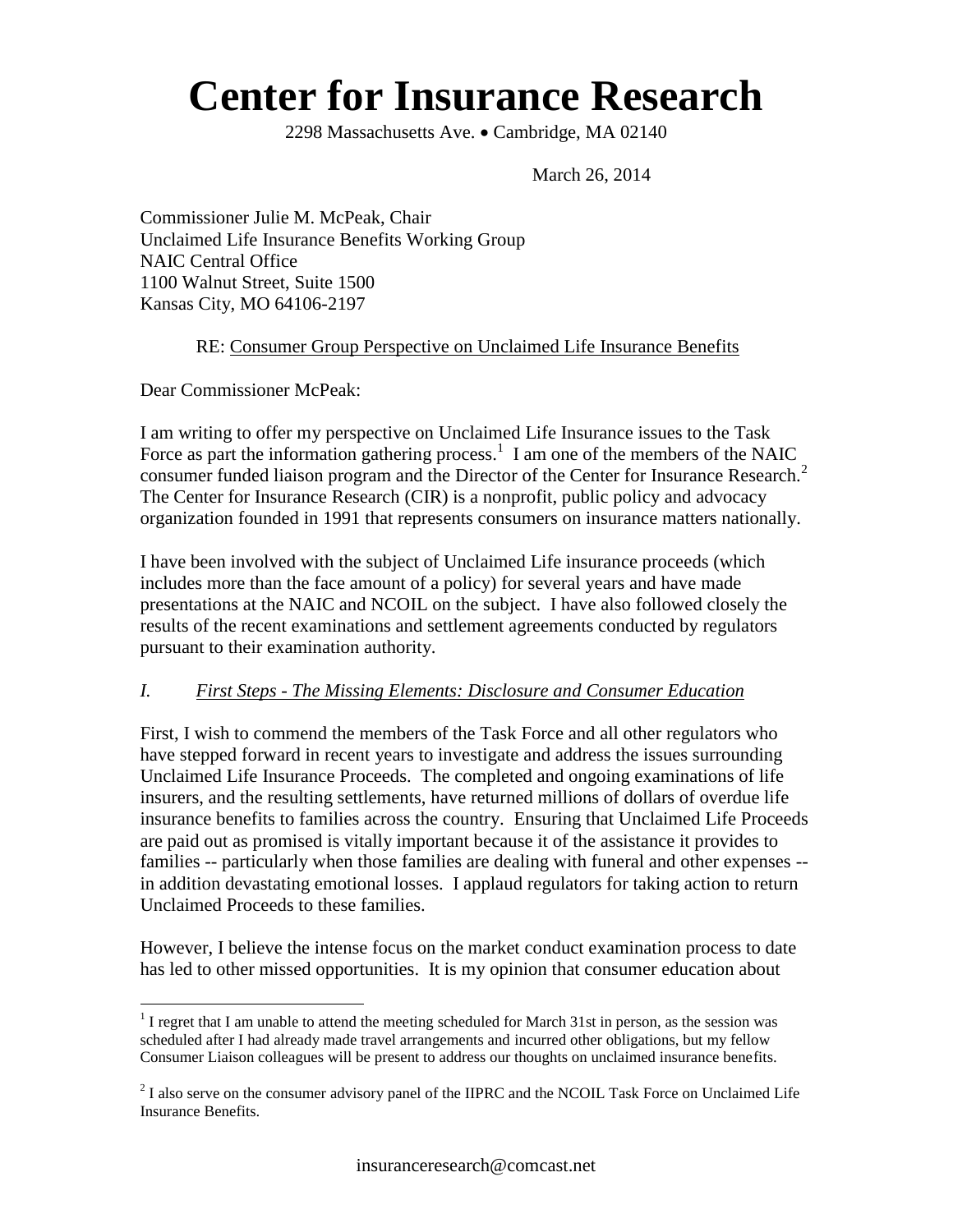Unclaimed Insurance Proceeds, including why these funds go unclaimed and how consumers can protect their own financial interests, is just as important as ensuring industry compliance. Teaching consumers about the abandoned property system and how it impacts their insurance benefits will help prevent insurance proceeds from going unclaimed in the first place. Teaching someone to fish is a better long term prospect than simply handing them a fish.

Regulatory examinations are a confidential process, with no opportunity for consumer input or public disclosure. Certainly there are many valid reasons for keeping examinations confidential, for the benefit of all parties, but that makes examinations a poor mechanism for consumer education and outreach. Typically a completed examination will result in a complex consent order and a press release announcing the amount of money to be returned to the consumers of each state. But these documents are unlikely to come to the attention, or be readily understood, by most consumers.

I believe the NAIC has fallen behind on the public education and disclosure front. This is a missed opportunity. Investigations and discussion regarding Unclaimed Life Proceeds have been underway for over three years and the NAIC has not initiated a public discussion about reforms, solutions and consumer outreach. NCOIL completed a model act regulating Unclaimed Life Proceeds well over a year ago and is now revisiting the subject a second time as it considers potential amendments to its model act. A similar public discussion by the NAIC is overdue.

A. Considering CIR's Data Disclosure Request - I first addressed the topic of Unclaimed Life Proceeds at the NAIC in a short presentation in 2008, focused on the amount of unclaimed funds that had resulted from the demutualization of large life insurers in the late 90's and early 2000's. I made a second presentation at the end of 2010, following the news reports and regulatory action on Retained Asset Accounts ("RAA").<sup>3</sup> Following my presentation, I requested in August 2011 that the NAIC amend the Annual Statement Blanks to require insurers (in all lines of business) to report each year how much in funds they transferred into state abandoned property funds.

Disclosure of the amount of funds transferred to abandoned property each year is essential for regulators and consumer intermediaries like CIR to investigate and understand the scope of unclaimed insurance proceeds. I have been seeking to do a proper study regarding the amount of unclaimed insurance funds transferred to state abandoned property funds for more than five years. But because that data has not been collected, I have been unable to compare the changes in abandoned property from year to year or identify the insurers and lines of business that account for the most substantial amount of unclaimed property.

A number of years ago, CIR staff members sent a survey to the unclaimed property managers of each state seeking the total amount of unclaimed funds contributed by

 $\overline{a}$ 

 $3 A$  copy of the PowerPoint slides for this presentation is attached to this comment letter as Exhibit 1.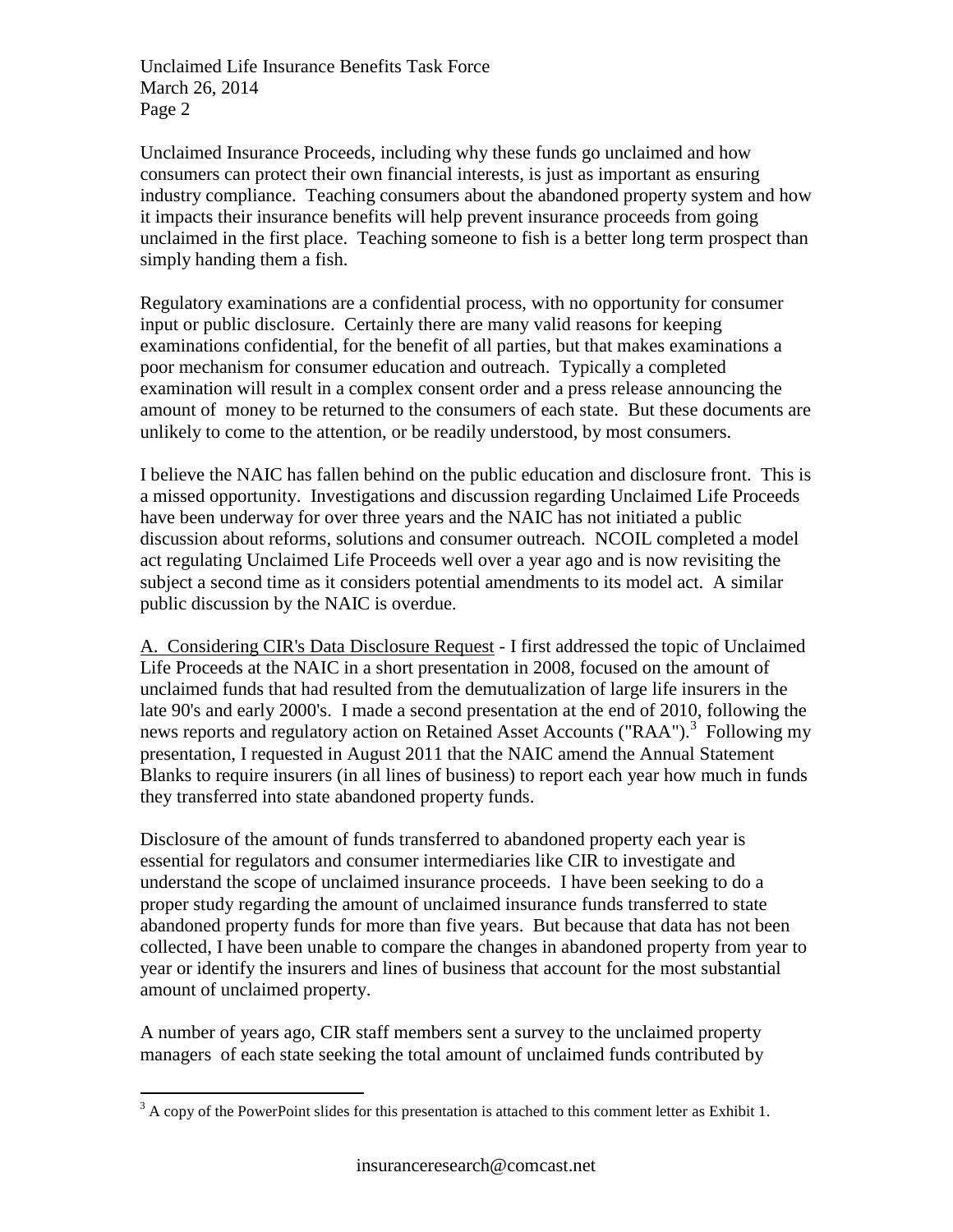$\overline{a}$ 

insurance companies for the prior year. The results were dismal, to say the least. Only three states responded to the survey, and even those only answered a handful of questions. It was apparent from the answers we received that unclaimed property administrators were not tracking the amount of funds transferred by the insurance industry.

My ability to investigate and measure the amount Unclaimed Insurance Proceeds that are due to policyholders has been hampered by a lack of disclosure and data.<sup>4</sup> This has also impaired my ability to educate consumers about abandoned property issues. CIR is eager to assist insurance regulators and the NAIC in evaluating and identify fixes to the abandoned property system and believes a good first step would be to begin collecting the relevant information in the Annual Statements of insurers.

My request that the NAIC amend the Annual Statement Blanks to require the reporting of abandoned property transfers made each year has been pending without action for over 2 and a half years now. My first recommendation to the Task Force is that this disclosure be added to the Annual Statement for all lines and blanks.

B. Educating Consumers - As noted above, I believe the NAIC missed an opportunity to educate consumers about Unclaimed Insurance Proceeds early on during the investigation process. Thus, I believe it is imperative the Task Force begin developing resources and guides for use by consumers.

The vast majority of insurance consumers do not know how abandoned property laws may potentially interact with their insurance policies (among other investments). Concepts like the "limiting age" are arcane concepts. A family member who searches an unclaimed property database is not likely to realize that it might be decades before a policy belonging to a deceased loved one might wind up in the abandoned property funds. $5$ 

<sup>&</sup>lt;sup>4</sup> Not long ago, the life insurance Annual Statement blank was amended to require insurers to report certain data regarding the use of Retained Asset Accounts, including the aging of accounts. This disclosure is now required under state law in several jurisdictions (the NCOIL model law on RAAs requires this data disclosure). I believe a similar requirement for all abandoned property transfers is appropriate, and may potentially be required under state law in the future if NCOIL adopts a similar approach.

<sup>&</sup>lt;sup>5</sup> Many states use a limiting age to determine when a life insurance policy will escheat to the abandoned property fund. While the use of the Death Master File ("DMF") may certainly reduce the number of policies that reach the limiting age before being identified, the DMF will never account for 100% of policies. The limiting age is typically 100, so absent a DMF hit, a life insurance policy would only escheat to the state a set number of years (3 or 7 being common) after the insured would have reached their 100th birthday. So if an individual passes away at 85, it may be 18-25 years before that policy would escheat to the abandoned property fund. By that point, family members will no doubt long since have ceased looking for unclaimed property accounts. Educating consumers about facts like these is therefore critical.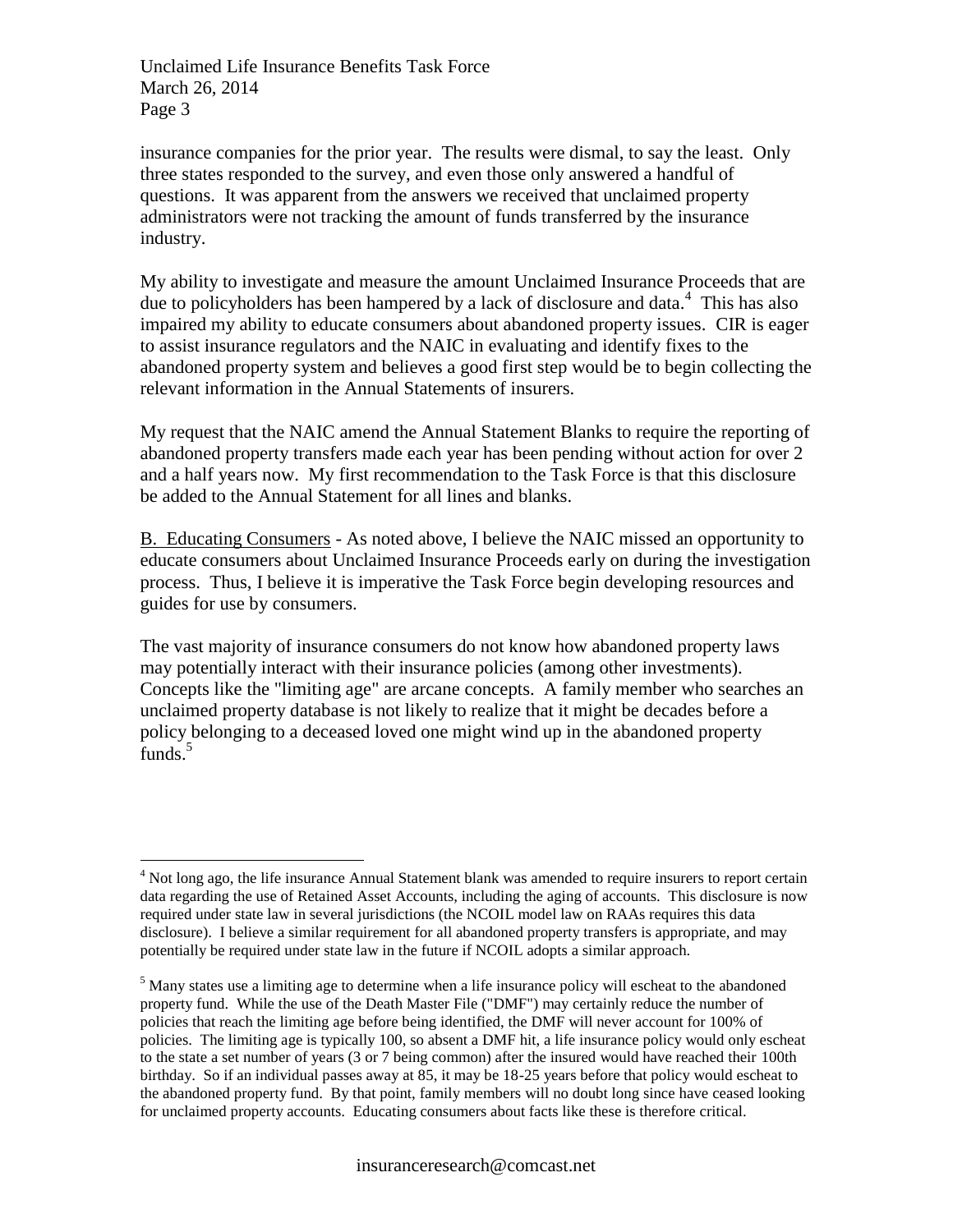Nor do consumers realize that it may be possible to locate an unclaimed life insurance policy by searching for unclaimed demutualization proceeds. For example, see the brief consumer guide at http://www.findmyinsurer.org/advice.htm.

Not only should regulators be policing the methods and internal practices of insurers, they should also be seeking to communicate directly with consumers. The insurance buying public should be made aware of exactly how much their insurers turn over state abandoned property funds, and how much total money there is out there waiting to be claimed. These are benefits due to families and small business across the country and teaching consumers what to be aware of will reduce the amount of insurance proceeds that go unclaimed.

The Task Force should be considering the development of consumer guides for use by state insurance departments and education materials for distribution on its own website. Videos demonstrating how to locate and collect Unclaimed Insurance Proceeds might be a valuable addition to the websites of insurance departments and the NAIC itself.

### *II. The Next Steps*

 $\overline{a}$ 

A. Improving Searches by Insurers - I first became familiar with Unclaimed Insurance Proceeds issues while working on demutualization matters in the early 2000's. Many large mutual insurers were converting into stock companies and distributing billions of dollars of surplus to their policyholders in the process. I, along with many state officials, was amazed to the learn that many insurers had lost track of hundreds of thousands of policyholders who were owed money.

The root of the problem lay in record-keeping. Many large mutuals had written hundreds of thousands of industrial or small face policies in prior decades (with premiums collected on a weekly basis door to door by agents), and after being in force for many decades these policies became "paid up." This meant no more premiums were owed, and the only future interaction the insurer would have with a policyholder would be the payment of a claim upon death. This did not provide a lot of incentive for insurers to track the whereabouts and well-being of these policyholders and these older policies began falling through the cracks.

In some instances, these older policies had never even been entered into the computer records of a company - existing only in hard copy format. The demutualization process necessitated putting these policies into the computer database for the first time. And along the way hundreds of thousands of policyholders were lost. CIR has estimated this meant as much as \$4 billion of unclaimed demutualization payments were transferred into abandoned property funds.<sup>6</sup>

<sup>6</sup> See *Lost Life Insurance and Unclaimed Demutualization Funds*, a Center for Insurance Research Report (June 2006) (copy attached hereto as Exhibit 2).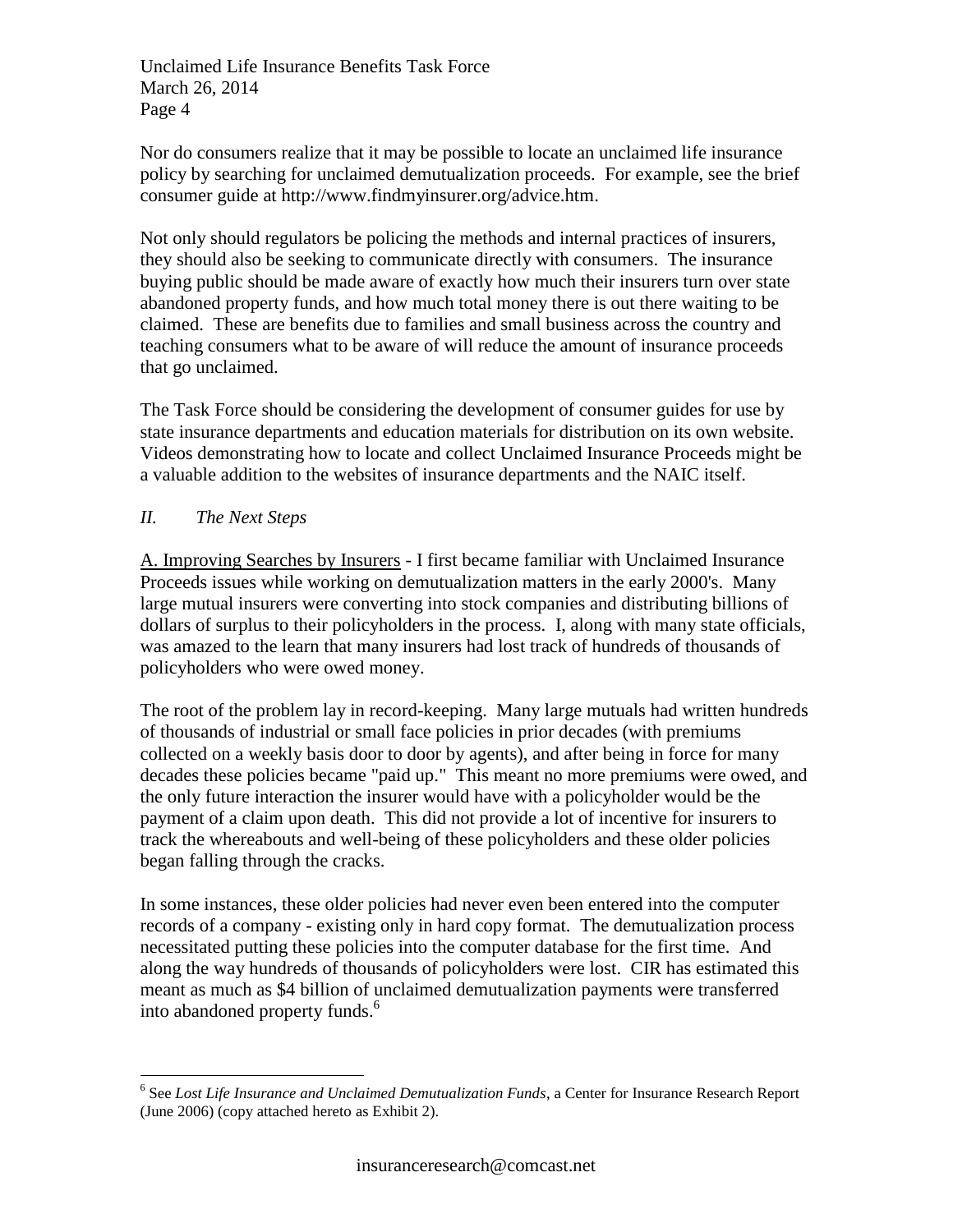Further investigation by state officials showed that many of these policyholders were not in fact "lost." Instead, the demutualizing insurer had conducted only a cursory search to locate its missing policyholders - sometimes searching only a single database (rather than an aggregated database). Secretaries of state in various jurisdictions have located numerous "lost" policyholders simply by performing a thorough search of state databases (voter registration rolls, tax rolls and Department of Motor Vehicle records):

- During the demutualization of John Hancock, Massachusetts Secretary of State William Galvin began searching the list of Hancock's 400,000 lost policyholders in order to identify the eligible Massachusetts residents on the list. Secretary Galvin, by searching state databases, located nearly 20,000 potential addresses for policyholders who might be eligible for demutualization compensation, and identified another  $14,400$  who had recently died.<sup>7</sup>
- In Connecticut, Secretary of State Susan Bysiewicz located over 6,000 "lost" policyholders of John Hancock and 3,000 more Metropolitan Life and Prudential policyholders who were eligible for demutualization compensation.<sup>8</sup> Secretary Bysiewicz identified the missing policyholders by performing name searches under databases maintained by various state agencies, including the voter registration roles, the department of motor vehicles and the department of revenue services.<sup>9</sup>
- Similarly, Vermont Secretary of State Deborah L. Markowitz located over 600 "lost" policyholders of John Hancock and Prudential simply by searching the records of the Vermont Department of Motor Vehicles.<sup>10</sup>

Before turning a death benefit or any other contract proceeds over to a state abandoned property fund, insurers should be required to conduct a thorough search for the policyholder. The Task Force should develop standards and best practices for such searches in order to minimize the amount of insurance funds that escheat into state abandoned property funds.

B. Updating Abandoned Property Laws - While amending state laws is the province of legislators, rather than insurance regulators, I believe that regulators can play an important role in the process by developing recommendations for legislative reform.

9 *Id*.

 $\overline{a}$ 

<sup>7</sup> *State wants insurers to track policies*, Joe Bartolotta, Boston Herald (March 14, 2000).

<sup>8</sup> *Secretary of the State Susan Bysiewicz finds thousands more lost policyholders eligible for cash or stock from insurance companies*, Office of the Secretary of the State Susan Bysiewicz (April 6, 2000).

<sup>&</sup>lt;sup>10</sup> Secretary of State Markowitz Finds Lost Policy Holders, Office of the Vermont Secretary of State Deborah L. Markowitz (June 2, 2000).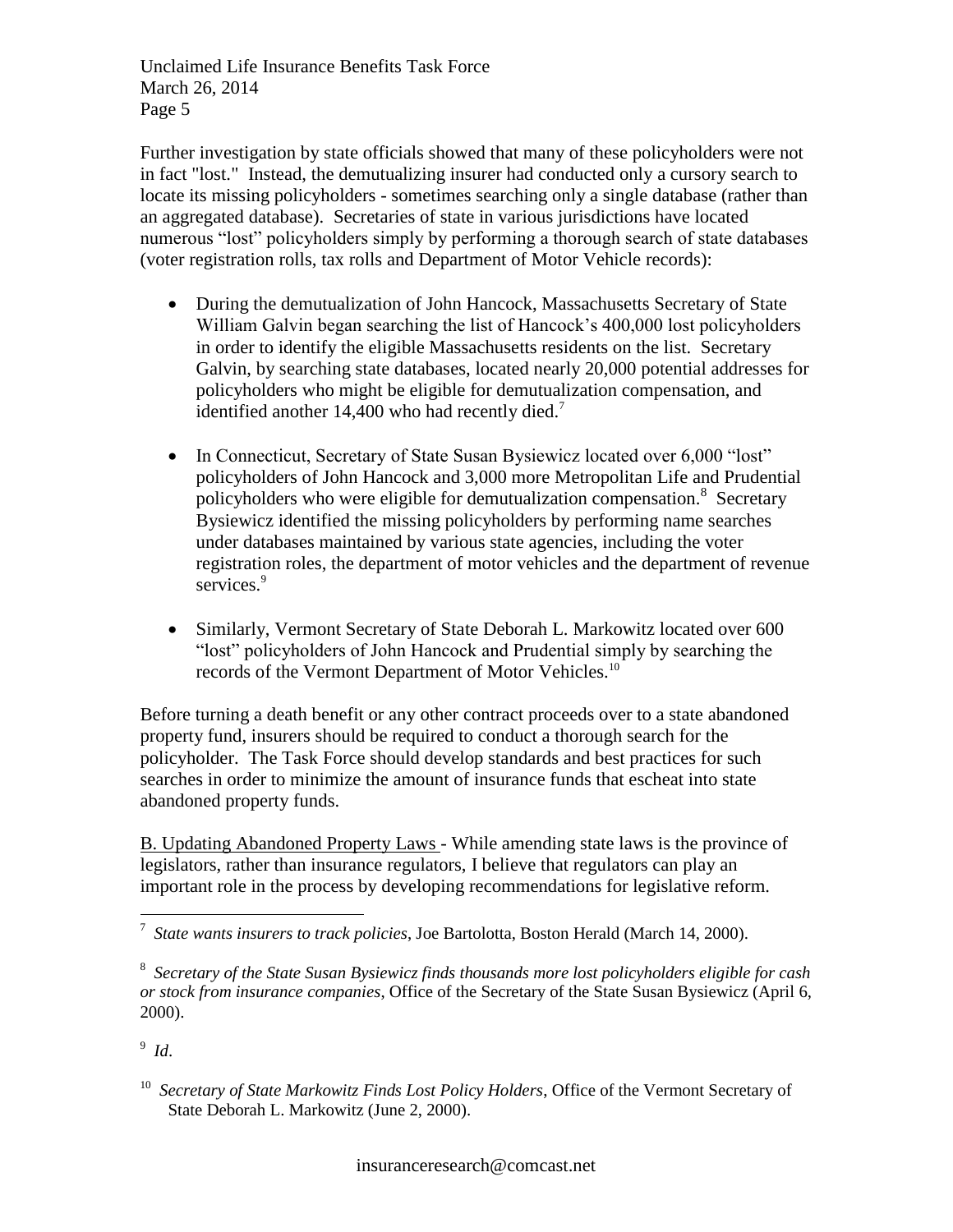Abandoned property laws are archaic in nature, relying on concepts like the "limiting age" that may have become outdated. The modern insurance marketplace has undergone many changes in the last several decades, but the escheatment laws have gone untouched.

The Task Force should consider performing a survey of the abandoned property laws applicable to insurance policies and recommend legislative reforms in light of the unique nature of insurance products.

C. Review the Aging History of Retained Asset Accounts - As noted above, data regarding the aging of Retained Asset Accounts (including the amounts escheated into state abandoned property funds) is required to be reported on the life insurance Annual Statement. The Task Force should ask NAIC staff to collect the available data for the last several years to determine how much of the funds in RAAs has aged beyond 60 months since inception and the total amounts escheated to abandoned property funds.

This may further demonstrate that Unclaimed Insurance Proceeds extend far beyond the face amounts payable on death of an insured. $11$ 

D. Improving Coordination With Unclaimed Property Administrators - The investigation of Unclaimed Insurance Proceeds has resulted in a multitude of market conduct examinations and the return of millions of dollars to consumers. But the expense of conducting these examinations and the delay in the distribution of insurance benefits could have perhaps been avoided had there been better inter-agency communication between insurance regulators and abandoned property administrators.

Based on our ultimately unsuccessful survey of abandoned property officials, and the revelations associated with the ongoing market conduct investigations, I believe that insurance regulators must play a more active role in protecting insurance consumers when it comes to Unclaimed Insurance Proceeds. Regulators should be requesting and reviewing abandoned property reports - including by identifying the total amounts being transferred and the companies responsible for turning over the largest amount of unclaimed funds.

Without the vigilance and assistance of insurance regulators, consumers cannot rely upon unclaimed property administrators to protect their interests. Insurance contracts are simply not within their area of expertise. The current investigations in Unclaimed Insurance Proceeds came to light partially due to coincidence, and insurance regulators should not rely on happenstance to bring important issues to their attention. Instead, regulators should be developing proactive strategies to monitor Unclaimed Insurance Proceeds.

 $\overline{a}$  $11$  As discussed above, CIR believes that in addition to the face amount of life insurance policies, billions of dollars in demutualization payments have gone unclaimed.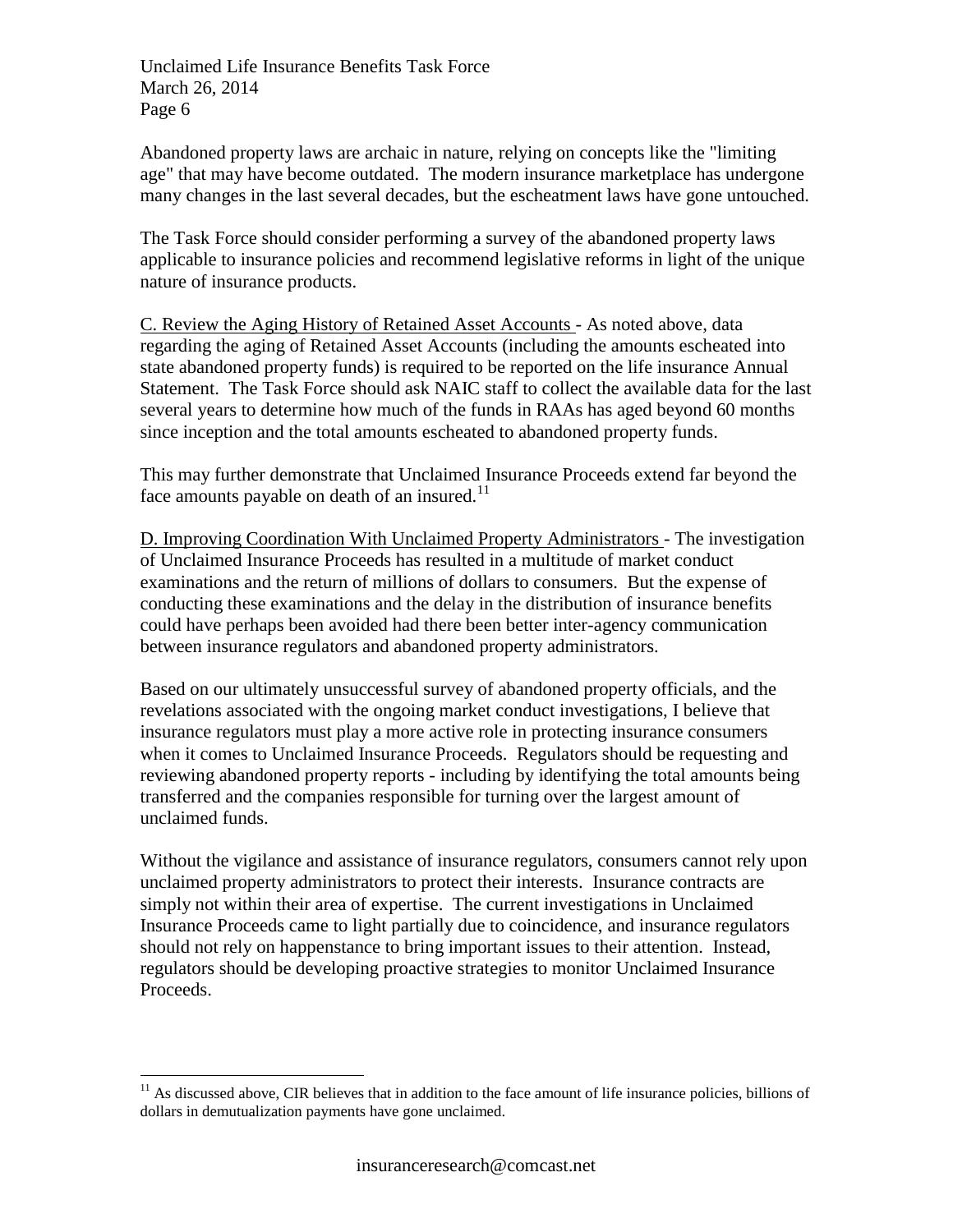These efforts should include working with abandoned property officials to develop annual, insurance industry specific reports that will permit regulators and public to keep better track of abandoned property being held by insurers.

E. Setting Policyholder Communication Standards - The Task Force should establish standards for policyholder communication and tracking. There is no reason, for example, why an insurer should not sent out an annual post-card reminder to its policyholders each year - even for paid up policies.

Regular communications will prevent policyholders, and their families, from losing track of an insurance policy that might be four or five decades old. As the demutualization distributions have shown, the failure to communicate with policyholders on a regular basis can result in millions, or even billions of dollars in going unclaimed.

## *III. Expanding the Scope of Unclaimed Insurance Proceeds Issue*

While addressing the inconsistent use of the Death Master File was an extremely important subject, the Task Force should be careful not to focus solely on the use of that one database at the expense of the larger picture. Unclaimed demutualized distributions and Retained Asset Accounts, among just the life insurance related issues, are other important issues. Another potential topic is assisting consumers in locating a life insurer that has merged, changed its name, or gone out of business since a policy was issued.

While the Task Force is working under the Life Insurance Committee, I believe it would be myopic of the NAIC to examine only one aspect of Unclaimed Insurance Proceeds and not investigate or address potential problems in other lines of business. While unpaid life insurance policy claims may add up to big numbers in the aggregate, that does not mean they are the only important number. Even small amounts, here and there, can be important to families and consumers - particularly when they are benefits for which consumers have already paid for with their premium dollars. In particular, the Task Force should consider:

- Retroactively rated policies These products, which may impact or benefit small businesses across the country, may also produce abandoned property accounts.
- Health insurance policies The enactment of the ACA has many implications across the insurance industry. The addition of Minimum Loss Ratio (MLR) standards also requires that health insurers who miss their MLR targets provide rebates to consumers. Since many health insurance policies may end due to changes in employment (moving to a new state for a different job for example), this will certainly result in health insurance rebates going unclaimed in the future. Insurance regulators should prepare for this development.